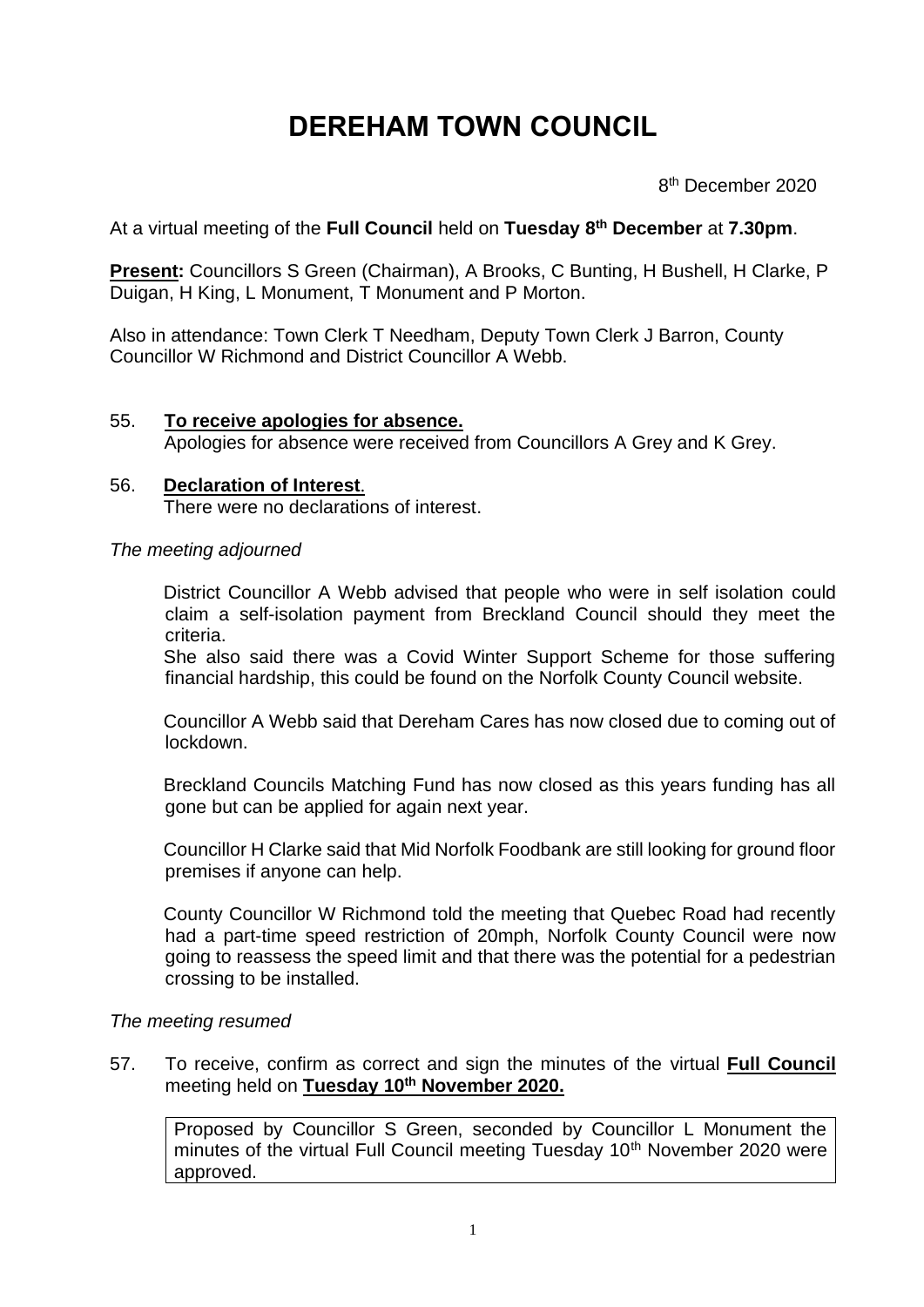#### 58. **Virtual Heritage & Open Spaces Committee meeting** (a) To receive, confirm as correct and sign the minutes of the meeting held on **Tuesday 24th November 2020.**

Proposed by Councillor P Duigan, seconded by Councillor L Monument, the minutes of the Virtual Heritage & Open Spaces Committee meeting Tuesday 24<sup>th</sup> November 2020 were agreed subject to the following amendment ' to bid up to £500 per school'.

(b) To receive a report from the Chairman, discuss any matters arising therefrom and vote on recommendations.

The following recommendations were agreed and approved by the Council:

## **To consider engaging the Farming and Wildlife Advisory Group (FWAG) to write an application for Higher Level Stewardship (HLS) funding to implement the Neatherd Management Plan.**

It was agreed to engage the Farming and Wildlife Advisory Group (FWAG) to write an application for Higher Level Stewardship (HLS) funding to implement the Neatherd Management Plan.

## **To consider carrying out work on the Duck Pond along with ephemeral ponds on the Neatherd / Etling Green.**

It was agreed to carry out work on the Duck Pond along with ephemeral ponds on the Neatherd/Etling Green.

## **To consider appointing contractor for erecting raptor nesting boxes and bat boxes on Council land.**

It was agreed that a budget of £15,000 be used to appoint a contractor for erecting raptor nesting boxes, bat boxes and hedgehog houses on Council land.

It was agreed that funding be set aside for schools in Dereham to bid for up to £500 per school for a project which enhances biodiversity for their school. The bidding would close at the end of the summer term 2021, but could be received at any time.

## 59. **Virtual Finance & Governance Committee meeting**

(a) To receive, confirm as correct and sign the minutes of the meeting held on **Tuesday 1st December 2020.**

Proposed by Councillor H Bushell, seconded by Councillor L Monument, the minutes of the Virtual Finance & Governance Committee meeting Tuesday 1st December 2020 were agreed.

(b) To receive a report from the Chairman, discuss any matters arising therefrom and vote on recommendations.

The following recommendations were agreed and approved by the Council: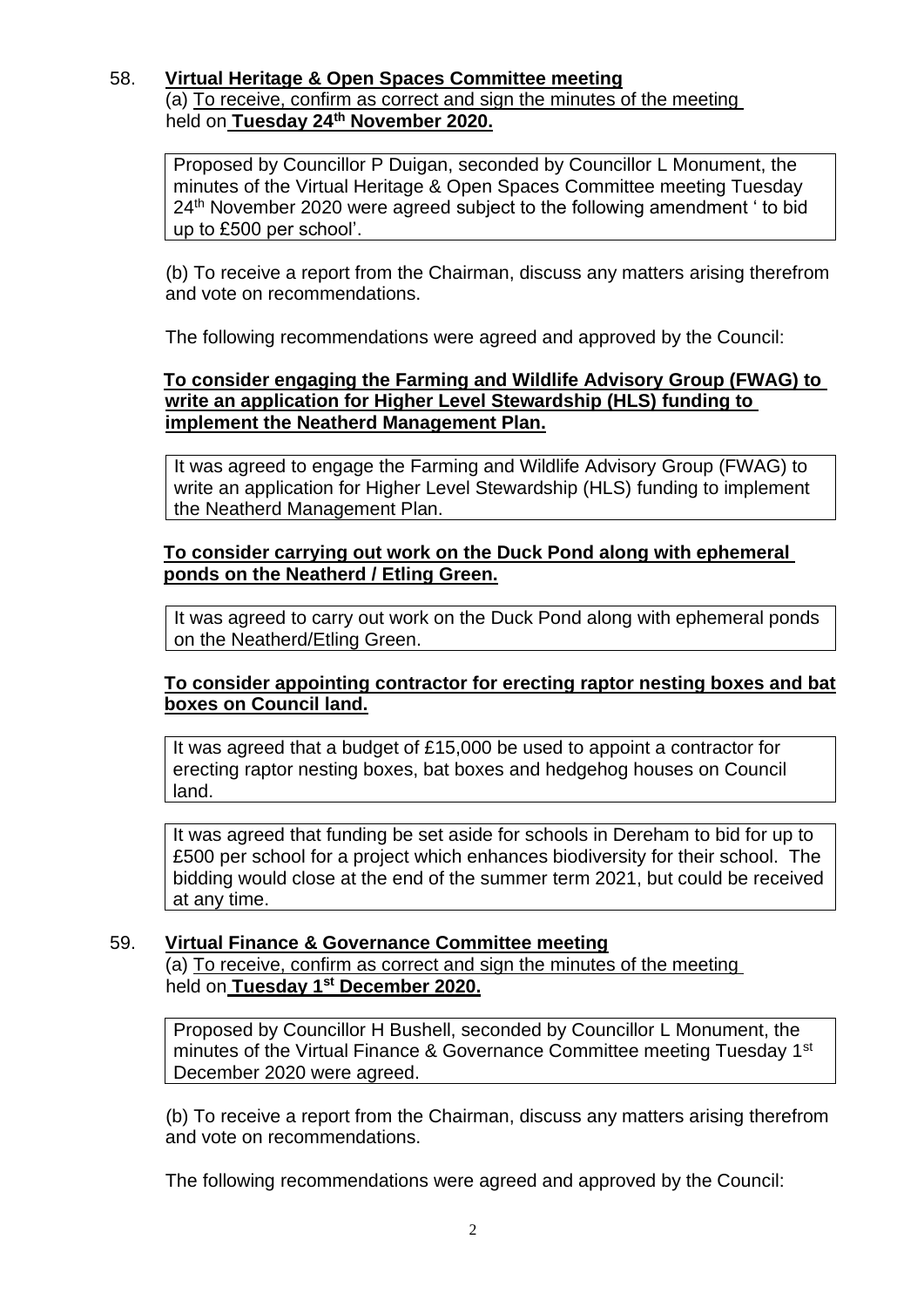## **To review expenditure against budget**.

The expenditure against budget was reviewed, explanations of variance was provided and specific items discussed.

It was agreed that the underspend in the budget for Memorial Hall brochures in 20/21 be rolled over into 21/22 financial year.

## **To consider extending contract for painting and decorating.**

It was agreed that the decorating contract for the Cemetery external timber be extended to paint the Memorial Hall, front elevation and ground floor Assembly Rooms window frames and doors.

The reason for the recommendation is that these were good quality decorators they were the lowest tender for the work at the cemetery.

## **To consider process for prioritising Council projects and activities.**

It was agreed that a 'balanced score card' approach be adopted as a way of considering what work the Council should prioritise. Council projects and activities would be grouped into the following categories.

| <b>Public Facing - Short term</b><br>(less than 4 years)                       | <b>Inward Facing Maintenance</b>                                   |
|--------------------------------------------------------------------------------|--------------------------------------------------------------------|
| e.g. a new play area                                                           | e.g. repairs to building, boundary<br>disputes etc.                |
| <b>Public Facing Long term (more</b><br>than 4 years                           | <b>Inward Facing Policy</b>                                        |
| e.g. resolving shortage of sports<br>pitches, walking and cycling<br>strategy. | e.g. reviewing staff handbook,<br>reviewing recruitment processes. |

Some of the issues are quite complex, it is therefore recommended that a meeting be held to discuss the issues around each topic, before voting by email. Each councillor would have one vote to select the top two priorities in each category.

## 60. **To receive and adopt the list of accounts paid, the Financial Statement and list of accounts to be paid.**

Proposed by Councillor S Green, the list of accounts paid, the Financial Statement and list of account to be paid were agreed.

## 61. **To consider prioritising work on the Neighbourhood Plan.**

There were no updates, this item would now be prioritised with the projects and activities.